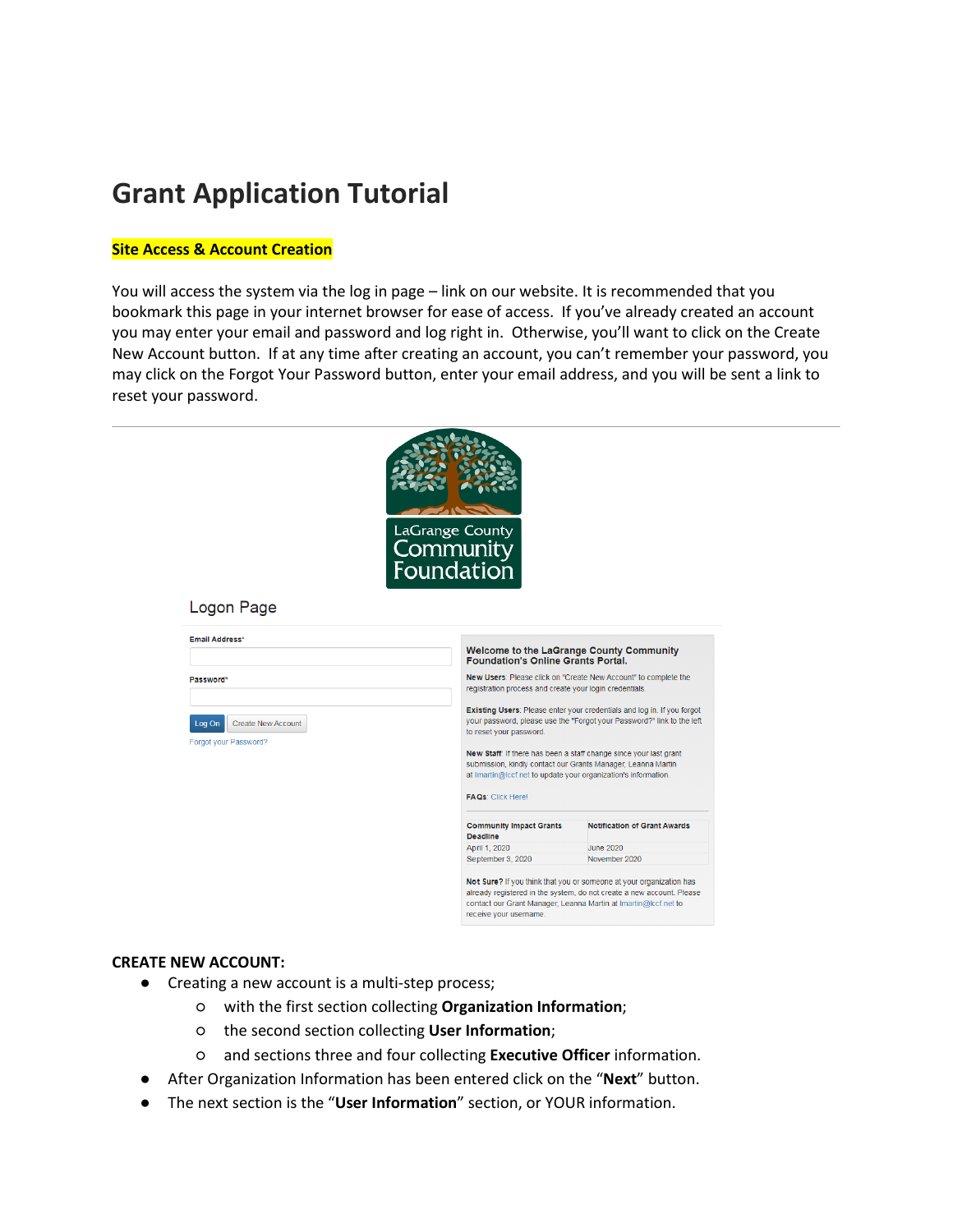- If your address is the same as your organization's you may use the "**Copy Address from Organization**" button to automatically pull the address information from the organization address fields into the address fields in this section.
- It is very important to note that the email address entered in the **Email/Username** field becomes the Applicant's **Username** in the system**.**
- Once the fields on the "**User Information**" section are completed, click on the "**Next**" button.
	- Please note that should you need to navigate to previous section in the registration process, you must use the "**Previous**" button at the bottom of each section in order for the information entered in registration fields to remain intact. If you attempt to navigate to the previous section by using their browser's "back" button you will lose all registration information entered.
- In the next section you indicate if you are the Organization's Executive Officer.
	- If you are the executive officer, select "**Yes**." You are taken to a section of optional fields that includes only the fields that were not required in the **"User Information"** section.
	- If you are not the executive officer, select "**No**," and complete the required Executive Officer fields.
- Once the executive officer's information is entered, click on the "**Next"** button to create a password.
- Password requirements are listed at the top of the section, so the applicant can create their password accordingly.
- Once the password is created, the applicant clicks the "**Create Account"** button.

| Password          |                                                                                                                                                                  |
|-------------------|------------------------------------------------------------------------------------------------------------------------------------------------------------------|
|                   | Passwords must be at least six characters long and may contain capital or lowercase letters, numbers, or any of the following special characters: $1@$ #\$%&*()_ |
| Password*         | Confirm Password*                                                                                                                                                |
| <b>≮</b> Previous | <b>Create Account</b>                                                                                                                                            |

## **EMAIL CONFIRMATION:**

Upon clicking Create Account you will be taken to the Email Confirmation page, so you can confirm that you are receiving emails from the system. Follow the onscreen instructions and click the "Continue" button to finish the registration process. Now you have an account in this system, and remember, this is an account that you will use for both present and future applications.

# **Applying for Funding**

Upon completing registration and accessing the system for the first time, you will land on the **Apply Page**. This page will show you any currently open opportunities that you can apply for, as well as any relevant deadlines and other applicable information related to them.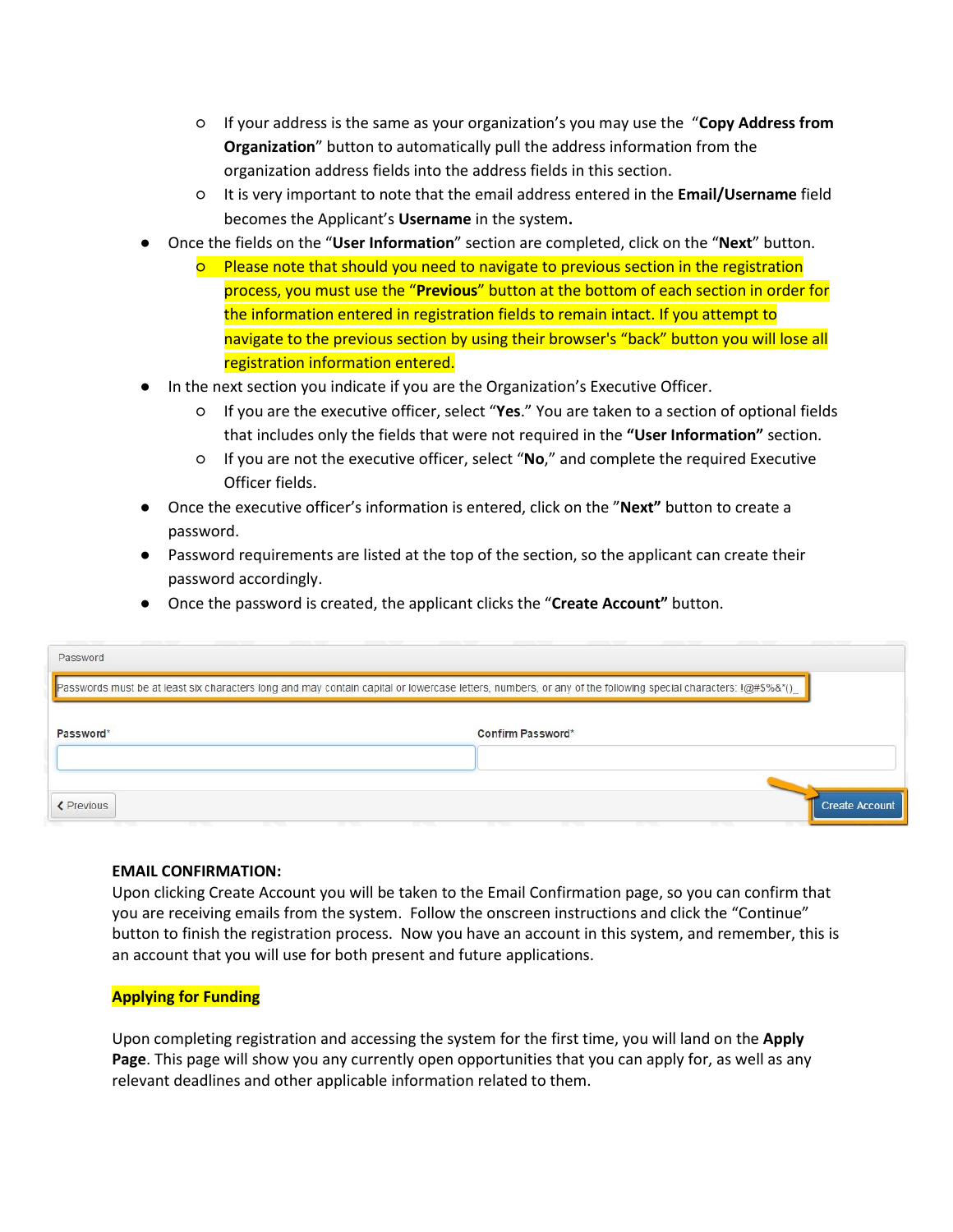- You can preview the application without having to save any work by clicking on the "**Preview**" button.
- To start a request, click on the blue **"Apply"** button under the opportunity you'd like to apply to. ○ Clicking Apply will take you into a form to complete and submit.

| <b>■ Apply</b>                                                                                                                                                                                                                                                                                  |
|-------------------------------------------------------------------------------------------------------------------------------------------------------------------------------------------------------------------------------------------------------------------------------------------------|
| $\times$<br>Q Quick Search                                                                                                                                                                                                                                                                      |
| Accepting Submissions from 01/21/2020 to 04/01/2020<br>LaGrange County Community Impact Grant 2020 Spring Cycle Application<br>Apply                                                                                                                                                            |
| Instructions                                                                                                                                                                                                                                                                                    |
| The LaGrange County Community Foundation's Community Impact Grants are awarded based on a competitive application process.<br>Nonprofit organizations serving LaGrange County are eligible to apply in five areas of interest:<br>· arts & culture<br>· health & human services<br>· recreation |
| • environment<br>- education<br>Spring grant applications will only be accepted online and must be submitted here by April 1, 2020.<br>Award notification will be made within 60 days of the application deadline.                                                                              |
| Click here to view the 2020 Community Impact Grant Guidelines.                                                                                                                                                                                                                                  |
| Government agencies, public schools and churches are not eligible for grants for general operating expenses. Questions about the application or the foundation's grant program should be directed to Grant Manager<br>Leanna Martin at Imartin@Iccf.net or by calling 260-463-4363.             |
| Send to GrantHub (<br><b>O</b> Preview                                                                                                                                                                                                                                                          |

Once in the form, note that your contact and organization information automatically populates at the top of the form.

- You may update your contact information and view your email history.
	- To update organization information contact Leanna at [lmartin@lccf.net](mailto:lmartin@lccf.net)
- If you'd like a PDF copy of the application, you can click the Question List button.
- Once you've completed the form, you may click the Application Packet button to download a copy of the questions and your responses.

Work your way through the form responding to the fields.

- Note that any fields with an asterisk are required fields and must be completed prior to submitting an application.
- As you complete the form, the system will auto-save every 100 characters typed or every time you click out of a field.
- You may collapse question groups as you go, once you've finished all of the questions in that group, as an indicator to yourself that you've completed that section and reduce scrolling.
- Some fields have character limits.
	- Responses that are longer than the set limit will be saved, *but* an error message will appear informing the applicant the limit has been exceeded.
		- You will not be allowed to submit the form until the length of the response has been decreased in accordance with the limit.
- File **upload fields** will only accept one file, per field.
	- Upload fields have size limits.
		- If you attempt to upload a file that is larger than the set MiB limit, you will receive an error message informing the applicant that the file is too large and the file **will not** be saved.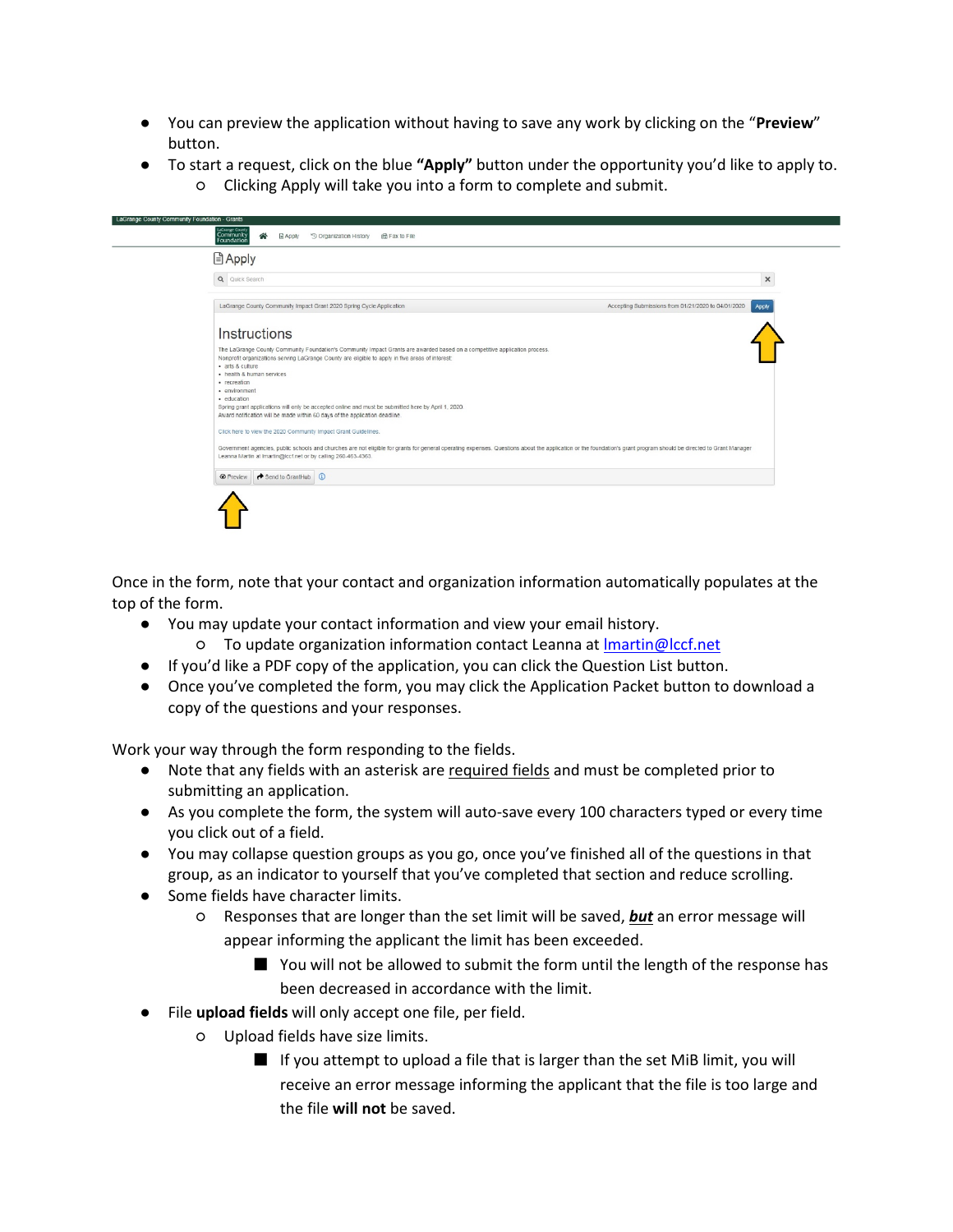- Upload fields may also have File Type restrictions.
	- If you attempt to upload a file type in an unaccepted file type acceptable file type you will receive a warning that the file type is not acceptable and you will not be able to upload the file.
- Once a file has been uploaded, it may be **deleted** by clicking the **red X** next to the file name and a new file can be uploaded.
- Even though the system is auto-saving there is still a "**Save"** button at the bottom of the form.
	- When you click save you are taken to a confirmation page so you know the save was successful.
		- If you click "**Continue**" you will be taken back into the form so you can continue working.
		- If you save and exit the system, you will access the **draft of the form** from your **Dashboard** the next time you log in.
			- Pick back up where you left off by clicking "**Edit**" link to the right of the request.
- You may abandon the request if it is the first form to be submitted for this request.
	- Once the first form has been submitted you must contact an administrator to withdraw the request from consideration.
	- After selecting Abandon Requests, you must type in Abandon Request and select OK
	- The request will then be visible in the Historical Requests tab just as it would if an administrator had abandoned the request.

When all of the fields are complete, submit the application.

- If any required fields were not completed, or a response to a text question type is longer than the set limit, the system will not allow the form to be submitted.
	- An error message appears listing the fields that need to be completed or edited.
	- These fields are outlined in red so they are easy to identify as the applicant scrolls through the form.
- When a form is submitted successfully, the applicant will be taken to a confirmation page.
	- When the you click "**Continue"** you are taken to your dashboard where you can VIEW your submitted request.
	- Note, that once an application has been submitted you can no longer edit it.

# **Your Applicant Dashboard**

Your dashboard houses current and historical requests.

The active request tab houses all current requests. These are the requests still requiring action, awaiting a decision and/or requests that have not yet been marked closed by the site administrator. Within each request you can see forms, form statuses and submission dates and, if applicable, form deadlines.